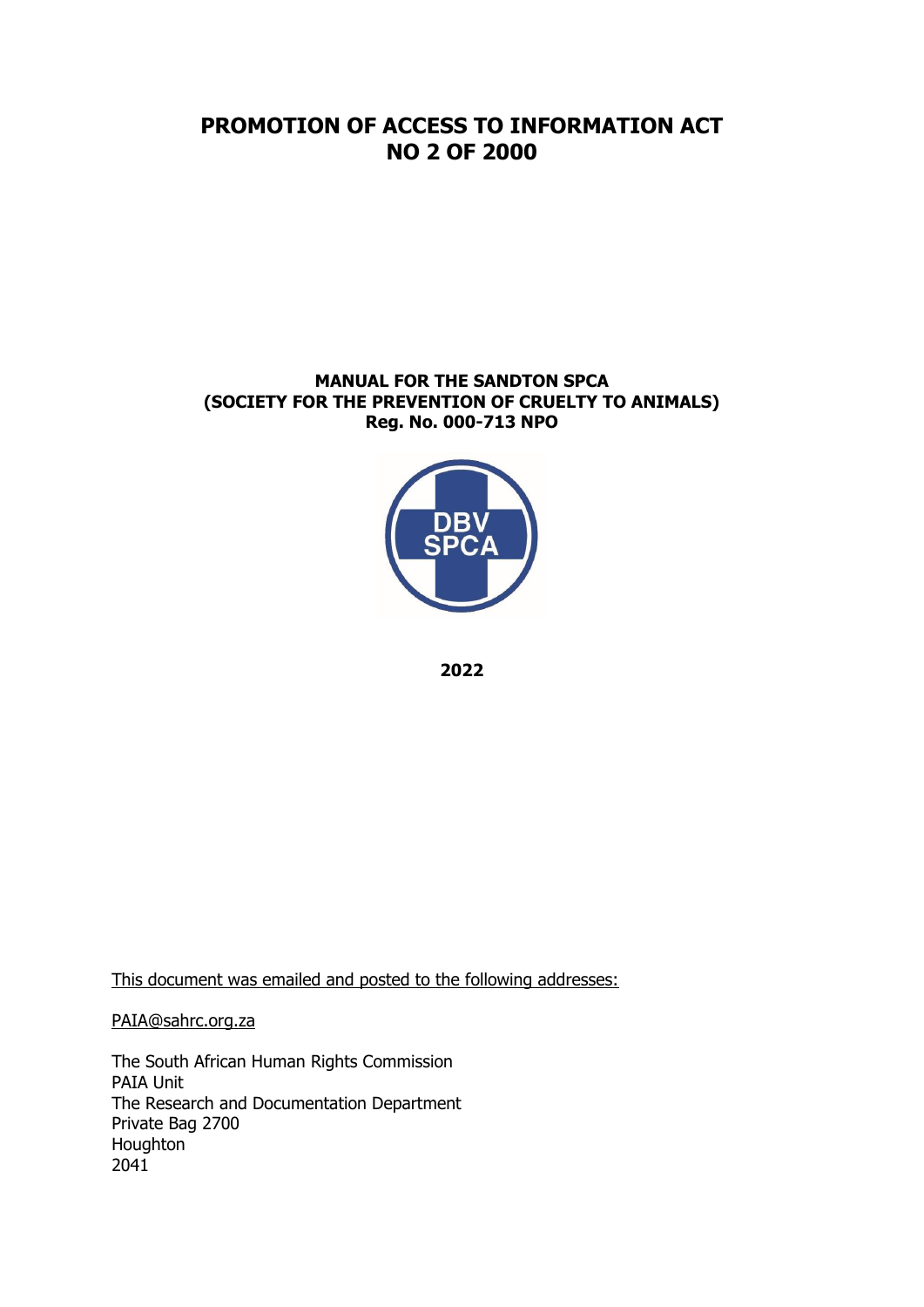### **SECTION 14 MANUAL FOR THE SANDTON SOCIETY FOR THE PREVENTION OF CRUELTY TO ANIMALS (SPCA)**

### **1. CONTENTS**

#### **1. Contents**

### **2. Particulars in terms of section 14**

- **A.** The functions and the structure of the Sandton Society for the Prevention of Cruelty to Animals [Section 14(1)(a)]
	- **i.** Functions of the Sandton SPCA
	- **ii.** A schematic diagram of the structure of the Sandton SPCA
	- **iii.** The structure of the Sandton SPCA
- **B.** Contact details [Section 14(1(b)] Information officer/ deputy information officer and contact details
- **C.** The section 10 Guide on how to use the Act [Section 14(1)(c)]
- **D.** Access to the records held by the Sandton SPCA [Section 14(1)(d)]
	- **i.** Automatic disclosures [Section 14(1)(e)]
	- **ii.** Records that may be requested [Section 14(1)(d)]
	- **iii.** The request procedures
- **E.** Services available [Section 14(1)(f)]
	- **i.** Nature of services
	- **ii.** How to gain access to these services
- **F.** Arrangement allowing for public participation in the formulation of policy and the exercising of the powers of the Sandton SPCA [Section 14(1)(g)]
- **G.** Remedies available if the provisions of this Act are not complied with [Section  $14(1)(h)$ ]

#### **3. Prescribed fees for public bodies**

#### **4. Prescribed forms for access to a record of a public body**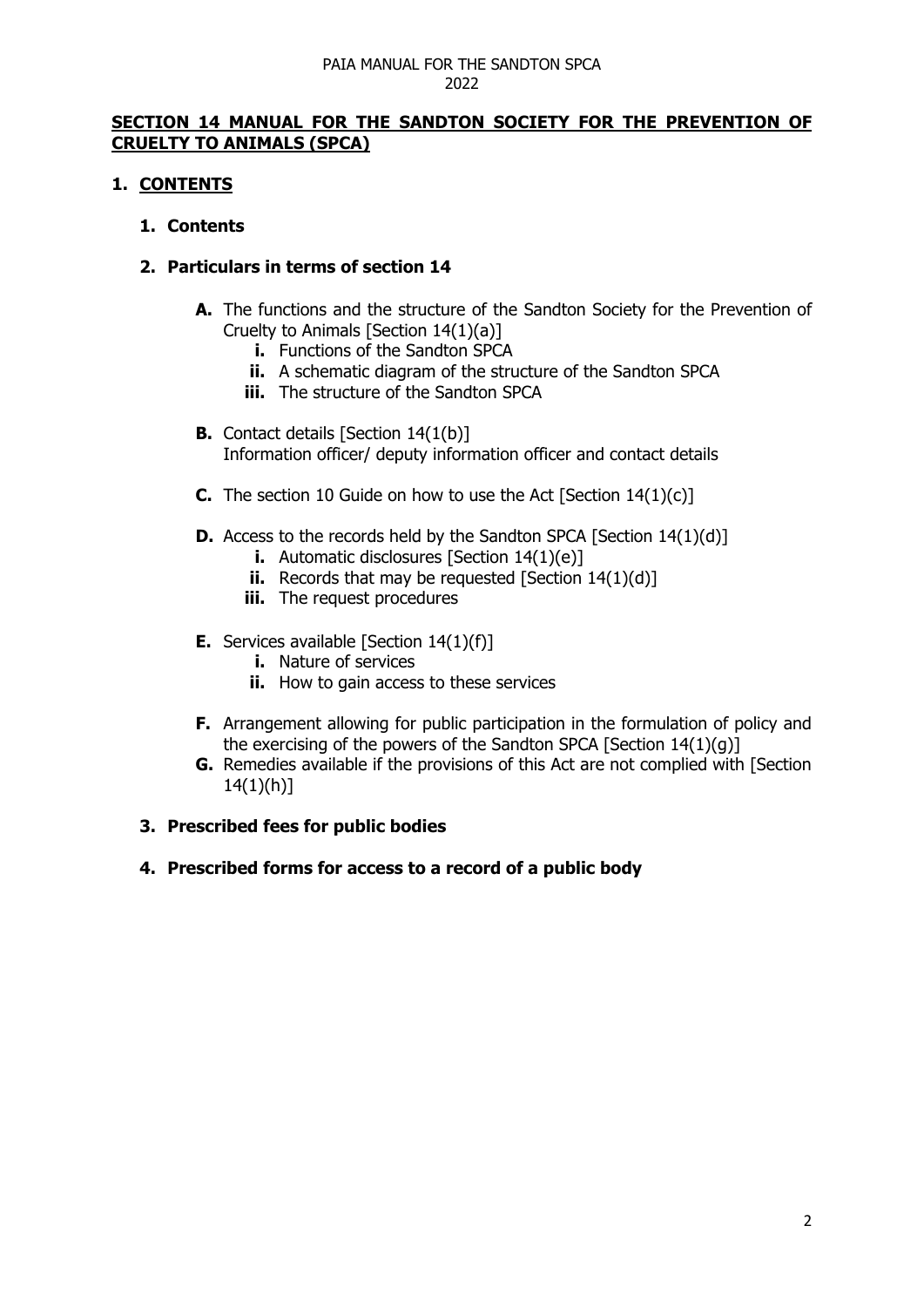## **2. PARTICULARS IN TERMS OF SECTION 14**

### **A. The functions and the structure of the Sandton Society for the Prevention of Cruelty to Animals [Section 14(1)(a)]**

#### **(i) The Functions of the Sandton SPCA**

The functions of the Sandton SPCA as prescribed by section 2 of the Sandton Society for the Prevention of Cruelty to Animals Constitution are:

- a. To prevent cruelty and the ill treatment of animals by promoting their good treatment by man;
- b. To prevent wanton and improper treatment of animals;
- c. To encourage kindness and consideration towards animals, including the establishment and promotion of Junior Movements;
- d. To maintain and protect animal and bird life in their natural habitats;
- e. To educate the entire community with regard to the humane treatment and compassion toward animals;
- f. To encourage and promote membership of the Society;
- g. The sole or principal object of the Society is to carry on the public benefit contemplated in paragraph 4(b) in Part II of the Ninth Schedule to the Act, in a non-profit manner and with an altruistic or philanthropic intent.

The further functions of the Sandton SPCA are prescribed by the Societies for the Prevention of Cruelty to Animals Act No Act 169 of 1993. Our aim is to work towards the prevention of animal abuse.

#### **(ii) A schematic diagram of the structure of the Sandton Society for the Prevention of Cruelty to Animals**

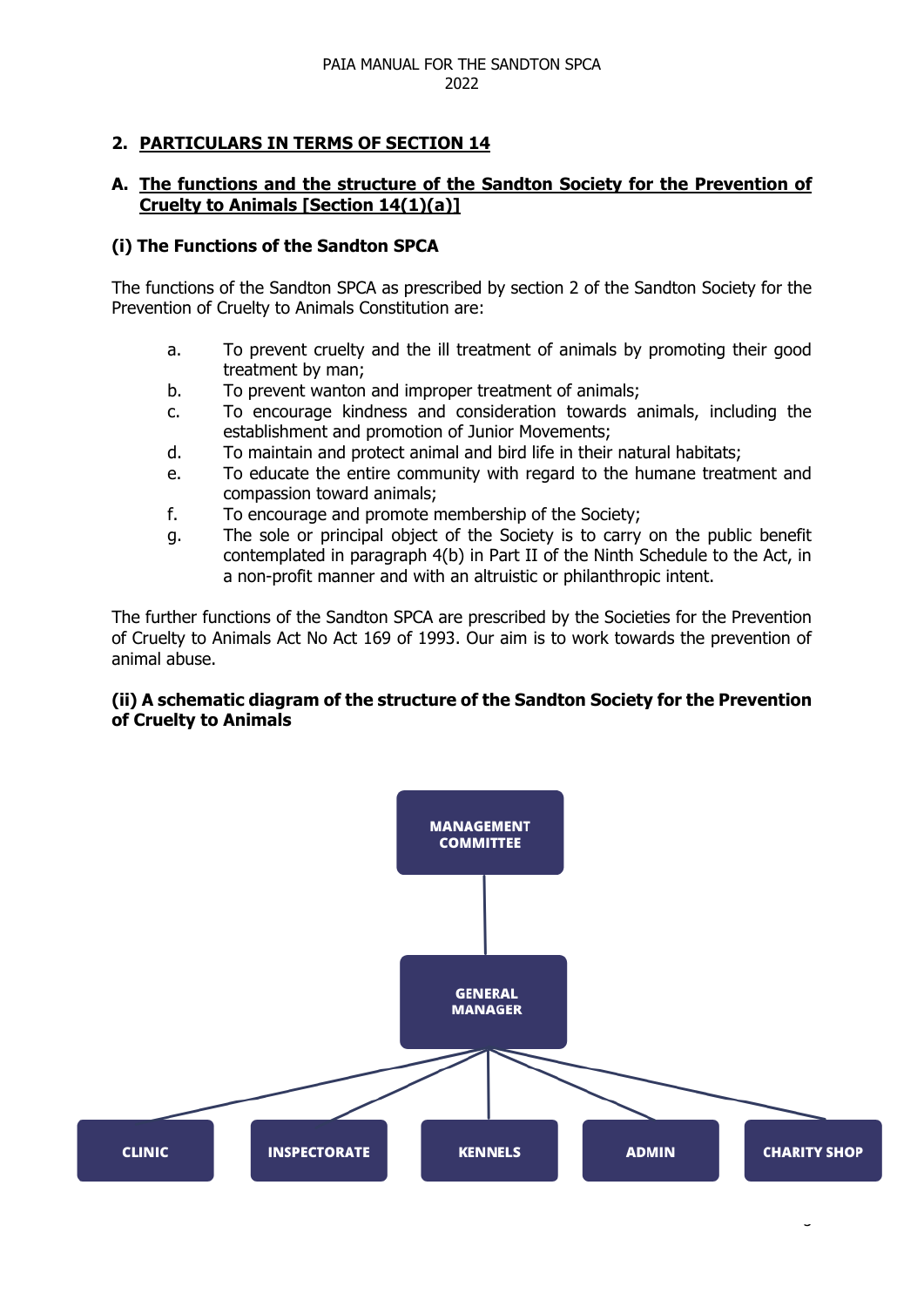## **(iii) The structure of the Sandton SPCA**

The Management Committee of the Sandton SPCA consists of the following:

| Nafisa Desbois<br>Joe Torlage<br>Raffaella Ruttelll<br>Naseera Bodiat<br><b>Trivenson Moodley</b> | <b>Chairperson</b><br><b>Vice-Chairman</b><br><b>Secretary (Acting)</b><br>Treasurer<br><b>Committee Member</b> |
|---------------------------------------------------------------------------------------------------|-----------------------------------------------------------------------------------------------------------------|
| <b>B.</b> Contact details [Section 14(1)(b)]                                                      |                                                                                                                 |
| <b>Information officer:</b><br>Meg Wilson – General Manager                                       | gm@sandtonspca.org.za                                                                                           |
| <b>Deputy information officer:</b><br>Nafisa Desbois - Chairperson                                | chair@sandtonspca.org.za                                                                                        |
| <b>General information:</b><br>Address:                                                           | 9 <sup>th</sup> Street<br><b>Marlboro Gardens</b><br>Sandton<br>2146                                            |
| Postal address:                                                                                   | P O Box 782882<br>Sandton<br>2146                                                                               |

| Telephone:     | +27 11 444 7730         |
|----------------|-------------------------|
| Fax:           | +27 11 444 8056         |
| Email address: | info@sandtonspca.org.za |

### **C. The section 10 Guide on how to use the Act [Section 14(1)(c)]**

The guide will be available from the South African Human Rights Commission.

Please direct any queries to:

#### **The South African Human Rights Commission: PAIA Unit The Research and Documentation Department**

| Postal address: | Private Bag 2700<br>Houghton<br>2041 |
|-----------------|--------------------------------------|
| Telephone:      | +27 11 484-8300                      |
| Fax:            | +27 11 484-1360                      |
| Website:        | www.sahrc.org.za                     |
| E-mail:         | PAIA@sahrc.org.za                    |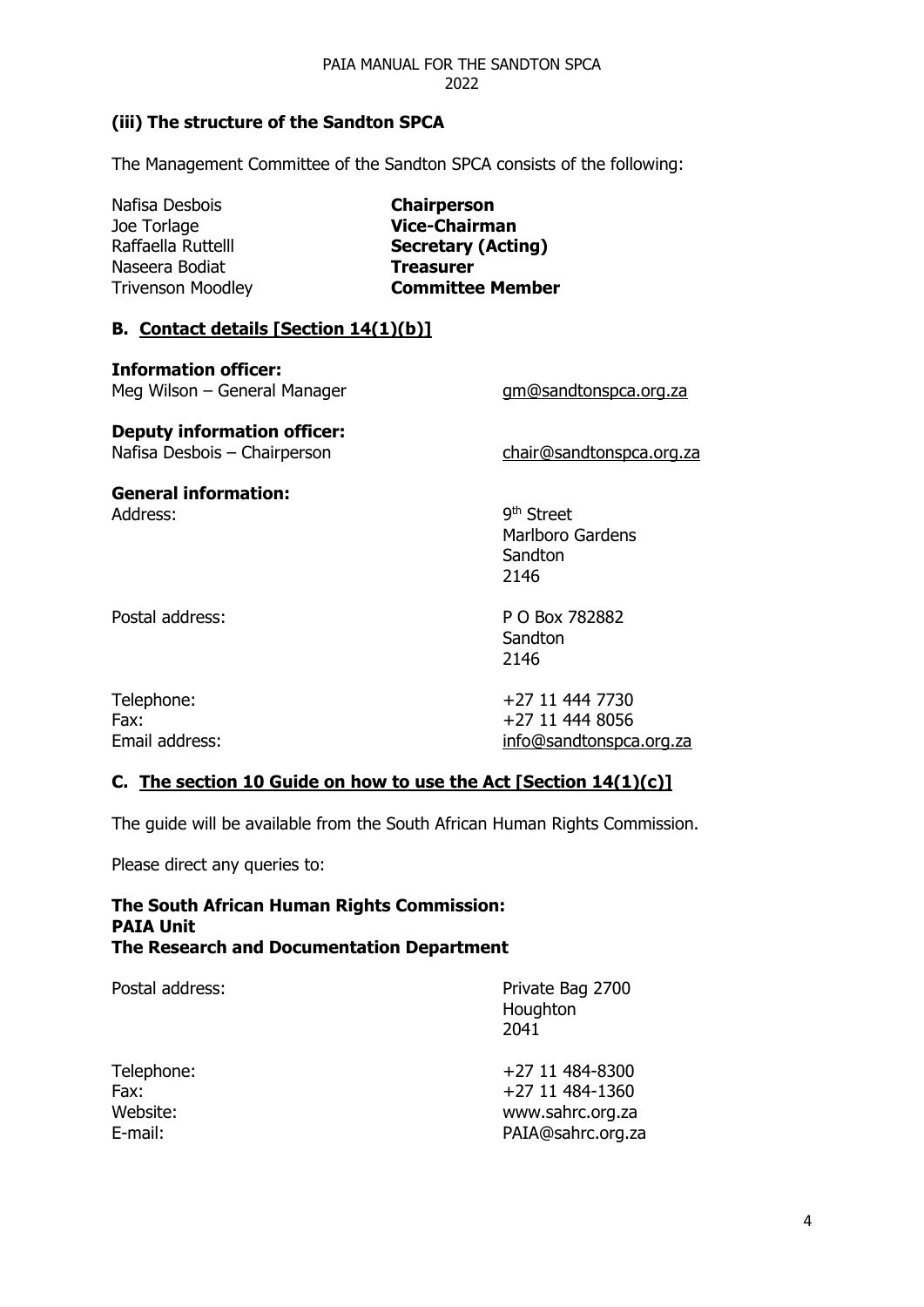## **D. Access to the records held by the Sandton SPCA [Section 14(1)(d)]**

## **(i) Automatic disclosures [Section 14(1)(e)]**

The Sandton SPCA keeps information/documentation in accordance with the following legislation:

- The Societies for the Prevention of Cruelty to Animals Act, 169 of 1993
- Insolvency Act No 24 of 1936
- Pension Funds Act No 24 of l156
- Income Tax Act No 59 of 1962
- Copyright Act No 98 of 1978
- Regional Services Councils Act No 109 of 1985
- Value Added Tax Act No 89 of 1991
- Labour Relations Act No 66 of 1995
- Basic Conditions of Employment Act No 75 of 1997
- Employment Equity Act 55 of 1998
- Skills Development Act No 97 of 1998
- Medical Schemes Act No 131 of 1998
- Skills Development Levies Act No 9 of 1999
- Unemployment Insurance Act No 63 of 2001

## **(ii) Records that may be requested [Sections 14(1)(d)]**

#### **Description of the subjects and categories of records held by the Sandton SPCA:**

#### **1. THE SANDTON SPCA GENERALLY**

#### **1.1.Governance**

The Constitution

#### **1.2.Administration**

Minutes of Annual General Meetings Minutes of meetings of Management Committee Policies and Legislation Lotto Grant Applications

#### **1.3.Policy Statements**

## **1.4.Labour Relations**

Policies Disciplinary/Grievance Procedure

## **1.5.Finance**

Annual Audits Monthly Income and Expenditure **Accounts Budgets** 

#### **1.6.Fundraising**

Current/Defunct/Rejected Projects Reports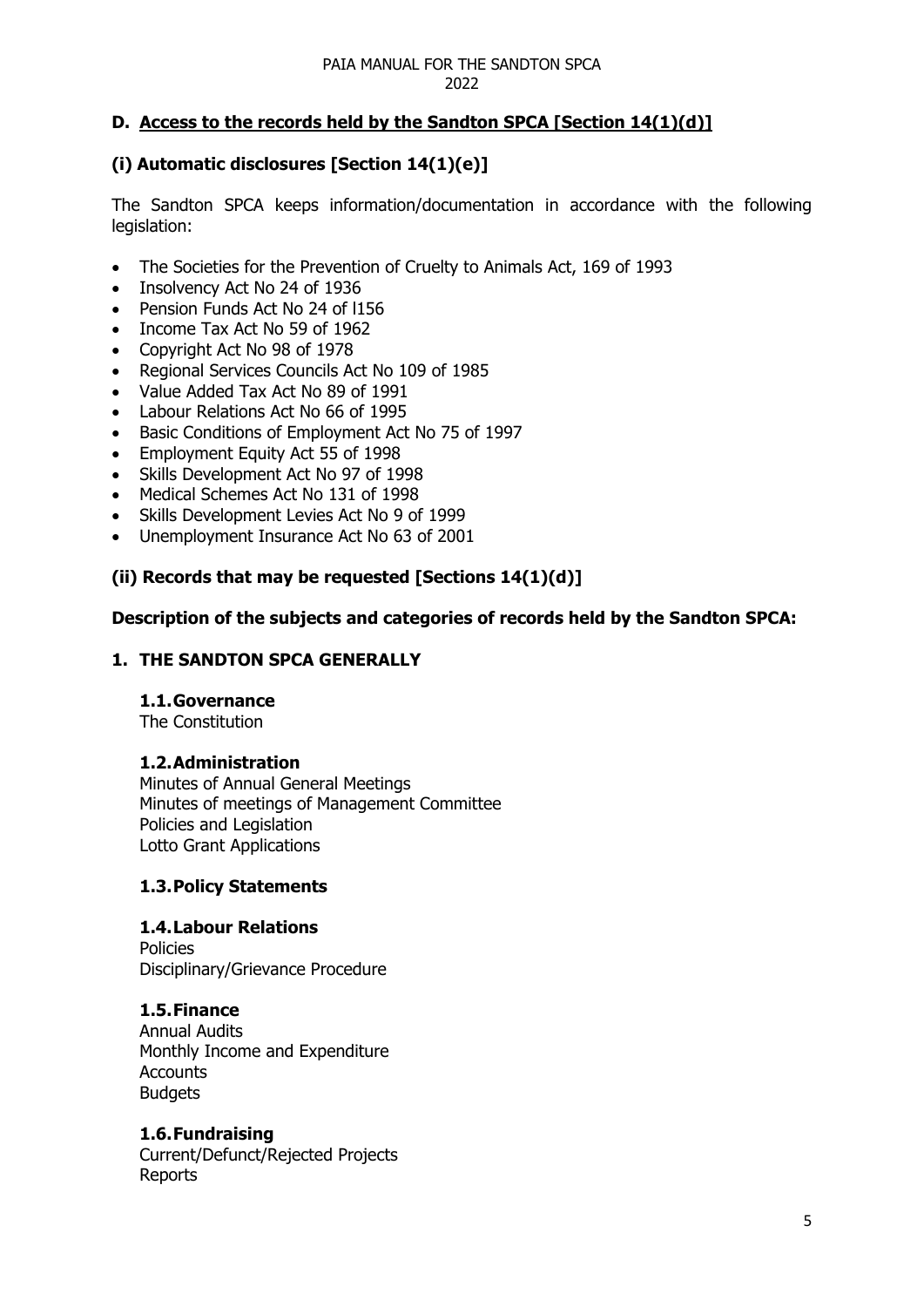## **(iii) The request procedures**

### **A requester must be given access to a record of a public body if the requester complies with the following**:

- The requester complies with all the procedural requirements in the Act relating to the request for access to that record; and
- Access to that record is not refused on any ground of refusal mentioned in the Act.

### **Nature of the request**:

- A requester must use the form that has been printed in the Government Gazette [Govt. Notice R187- 15 February 2002] (Form A).
- The requester must also indicate if the requester is for a copy of the record or if the requester wants to come in and look at the record at the offices of the public body. Alternatively, if the record is not a document it can then be viewed in the requested form, where possible [s 29(2)].
- If a person asks for access in a particular form then the requester should get access in the manner that has been asked for. This is unless doing so would interfere unreasonably with the running of the public body concerned, or damage the record, or infringe a copyright not owned by the state. If for practical reasons access cannot be given in the required form but in an alternate manner, then the fee must be calculated according to the way that the requester first asked for it [s 29(3) and (4)].
- If, in addition to a written reply to their request for the record, the requester wants to be told about the decision in any other way, e.g. telephone, this must be indicated [s 18(2)(e)].
- If a requester is asking for the information on behalf of somebody else, the capacity in which the request is being made should be indicated  $[s 18(2)(f)].$
- If a requester is unable to read or write, or has a disability, then they can make the request for the record orally. The information officer must then fill in the form on behalf of such a requester and give them a copy [s 18(3)].

### **There are two types of fees required to be paid in terms of the Act, being the request fee and the access fee s22:**

A requester who seeks access to a record containing personal information about that requester is not required to pay the request fee. Every other requester, who is not a personal requester, must pay the required request fee:

- The information officer must notify the requester (other than a personal requester) by notice, requiring the requester to pay the prescribed fee (if any) before further processing the request.
- The request fee payable to public bodies is R35. The requester may lodge an internal appeal, where appropriate, or an application to the court against the tender or payment of the request fee.
- After the information officer has made a decision on the request the requester must be notified of such a decision in the way in which the requester wanted to be notified in.
- If the request is granted then a further access fee must be paid for the search, preparation, reproduction and for any time that has exceeded the prescribed hours to search and prepare the record for disclosure.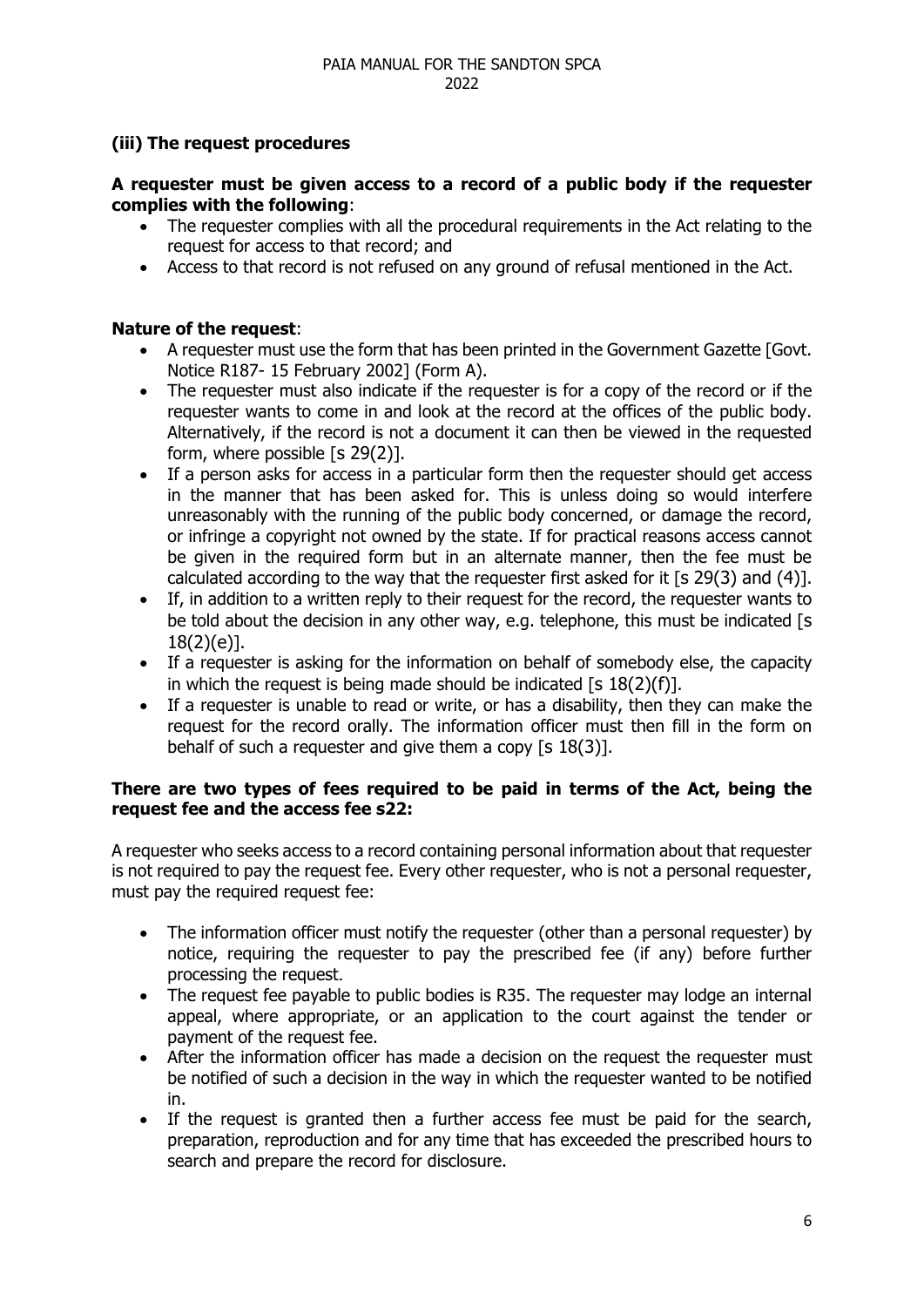## **E. Services available [Section 14(1)(f)]**

## **(i) Nature of services**

The Sandton SPCA focuses upon the enforcement of legislation to prevent cruelty to animals, education, monitoring welfare standards, disaster and emergency relief, pro-active welfare work and community outreach.

The Sandton SPCA generates its own funds, relying on legacies and donations. No Government funding is received.

### **(ii) How to gain access to these services**

To gain access to the services at the Sandton SPCA, requests must be made to the Manager of the Sandton SPCA, Meg Wilson

| Address:                             | 9 <sup>th</sup> Street<br>Marloboro Gardens<br>Sandton<br>2146 |
|--------------------------------------|----------------------------------------------------------------|
| Postal address:                      | P O Box 782882<br>Sandton<br>2146                              |
| Telephone:<br>Fax:<br>Email address: | +27 11 444 7730<br>+27 11 444 8056<br>gm@sandtonspca.org.za    |

#### **F. Arrangement allowing for public involvement in the formulation of policy and the exercise of power [Section 14(1)(g)]**

No such arrangements exist, but members of the public are encouraged to make submissions to either the Manager or through her to the Management Committee for consideration.

### **G. The remedies available if the provisions of this Act are not complied with [Section 14(1)(h)]**

The Sandton Society for the Prevention of Cruelty to Animals does not have internal appeal procedures and the courts will have to be approached in such instances where there is no compliance with the provisions of the Act. This would apply to any situation in which the requester wishes to appeal a decision made by the information officer.

## **3. Prescribed fees for public bodies**

#### **PART II OF NOTICE 187 IN THE GOVERNMENT GAZETTE ON THE 15 FEBRUARY 2002 FEES IN RESPECT OF PUBLIC BODIES**

- 1. The fee for a copy of the manual as contemplated in regulation 5(c) is **R2,90** for every photocopy of an A4-size page or part thereof.
- 2. The fees for reproduction referred to in regulation 7(1) are as follows: